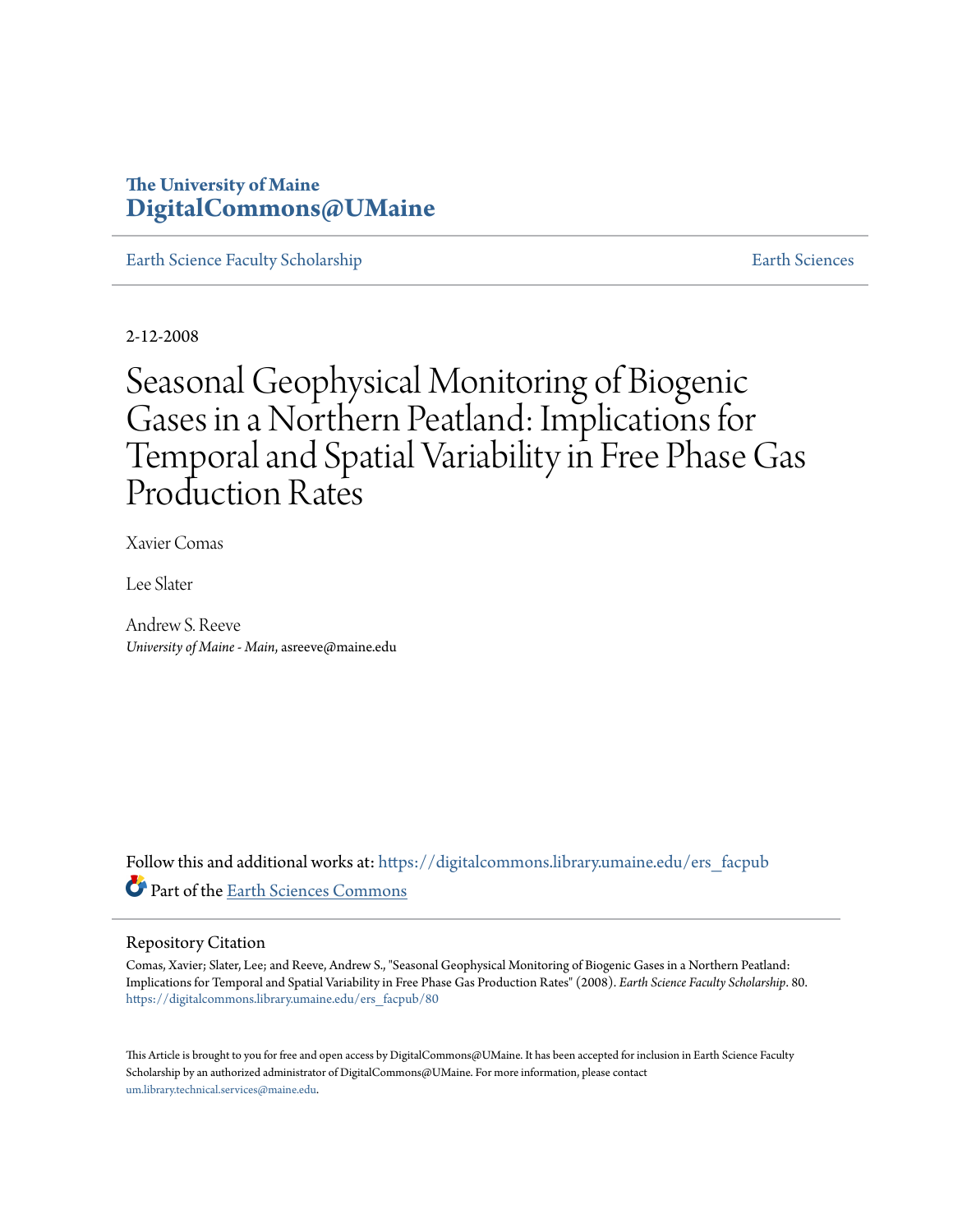# Seasonal geophysical monitoring of biogenic gases in a northern peatland: Implications for temporal and spatial variability in free phase gas production rates

Xavier Comas, $^{1,2}$  Lee Slater,<sup>3</sup> and Andrew Reeve<sup>1</sup>

Received 22 August 2007; revised 5 November 2007; accepted 30 November 2007; published 12 February 2008.

[1] A set of high resolution surface ground penetrating radar (GPR) surveys, combined with elevation rod (to monitor surface deformation) and gas flux measurements, were used to investigate in situ biogenic gas dynamics within a northern peatland (Caribou Bog, Maine). Gas production rates were directly estimated from the time series of GPR measurements. Spatial variability in gas production was also investigated by comparing two sites with different geological and ecological attributes, showing differences and/or similarities depending on season. One site characterized by thick highly humified peat deposits (5–6 m), wooded heath vegetation and open pools showed large ebullition events during the summer season, with estimated emissions (based on an assumed range of  $CH<sub>4</sub>$ concentration) between 100 and 172 g CH<sub>4</sub> m<sup>-2</sup> during a single event. The other site characterized by thinner less humified peat deposits  $(2-\overline{3} \text{ m})$  and shrub vegetation showed much smaller ebullition events during the same season (between 13 and 23 g CH<sub>4</sub> m<sup>-2</sup>). A consistent period of free-phase gas (FPG) accumulation during the fall and winter, enhanced by the frozen surficial peat acting as a confining layer, was followed by a decrease in FPG after the snow/ice melt that released estimated fluxes between 100 and 200 g CH<sub>4</sub> m<sup> $-2$ </sup> from both sites. Estimated FPG production rates during periods of biogenic gas accumulation ranged between 0.22 and 2.00 g CH<sub>4</sub> m<sup>3</sup> d<sup>-1</sup> and reflected strong seasonal and spatial variability associated with differences in temperature, peat soil properties, and/or depositional attributes (e.g., stratigraphy). Periods of decreased atmospheric pressure coincided with short-period increases in biogenic gas flux, including a very rapid decrease in FPG content associated with an ebullition event that released an estimated 39 and 67 g CH<sub>4</sub> m<sup>-2</sup> in less than 3.5 hours. These results provide insights into the spatial and seasonal variability in production and emission of biogenic gases from northern peatlands.

Citation: Comas, X., L. Slater, and A. Reeve (2008), Seasonal geophysical monitoring of biogenic gases in a northern peatland: Implications for temporal and spatial variability in free phase gas production rates, J. Geophys. Res., 113, G01012, doi:10.1029/2007JG000575.

# 1. Introduction

[2] Northern peatlands are an important component of the global carbon (C) cycle, accounting for 5 to 10% of methane  $(CH_4)$  flux to the atmosphere while acting as a net sink for atmospheric carbon dioxide  $(CO<sub>2</sub>)$  [*Charman et* al., 1994]. Studies related to greenhouse gas emission from peatlands and their response to climate change have increased during recent years [Gorham, 1991; Waddington et

al., 1998]. Rapid release of free-phase gas (FPG) from northern peatlands may result in a greater contribution of methane to the atmosphere than currently estimated [Rosenberry et al., 2006], thus affecting future climate. Release of FPG in peatlands occurs by diffusion, transport through vascular plants, or episodic ebullition events. Although diffusive methane fluxes from peat soils have been extensively reported (and range from 1.5 to 480 mg m<sup>-2</sup> d<sup>-1</sup>) [Rosenberry et al., 2006], rapid releases (ebullition fluxes) are poorly quantified. Earlier studies assumed that  $CH<sub>4</sub>$  in peatlands primarily accumulates as a dissolved phase [Clymo and Pearce, 1995]. Fechner-Levy and Hemond [1996] suggested that the mass of FPG in peatlands is considerably greater than that in the dissolved phase (about three times greater as estimated in a Massachusetts peatland). Estimated FPG volumes in peatlands have ranged from 0 to 19% of peat volume. However distribution, temporal variability and relative significance of ebullition in peatlands still remains unclear [Rosenberry et al., 2006].

<sup>&</sup>lt;sup>1</sup>Department of Earth Sciences, University of Maine, Orono, Maine, USA.

<sup>&</sup>lt;sup>2</sup>Now at Department of Geosciences, Florida Atlantic University, Boca Raton, Florida, USA. <sup>3</sup>

<sup>&</sup>lt;sup>3</sup>Department of Earth and Environmental Sciences, Rutgers University, Newark, New Jersey, USA.

Copyright 2008 by the American Geophysical Union. 0148-0227/08/2007JG000575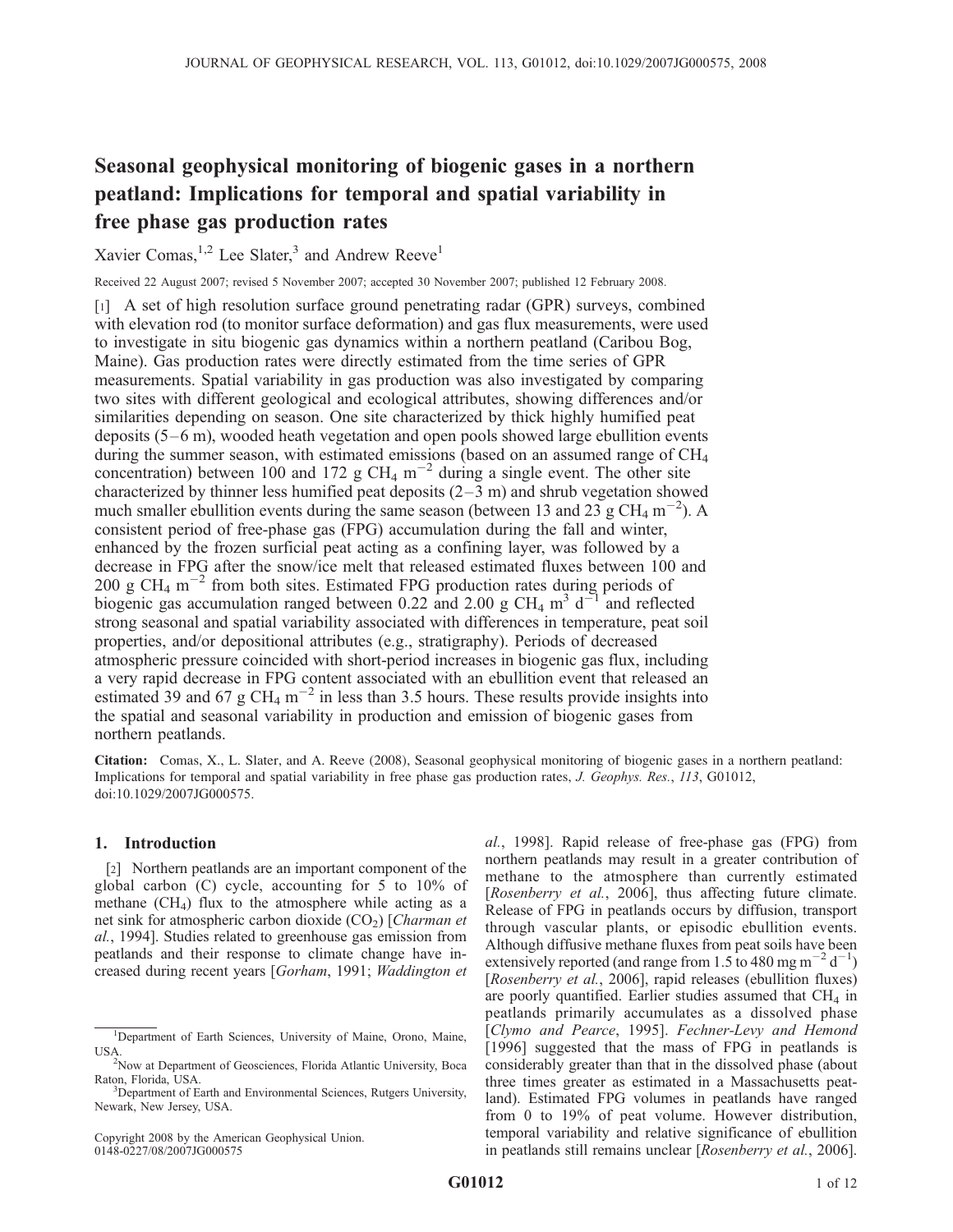[3] Some critical factors indirectly controlling C-cycling and FPG variations in peatlands are (a) plant community structure; (b) position of redox boundaries associated with the water table [*Bubier et al.*, 1993; *Bubier*, 1995]; and (c) soil temperature [Dise, 1992]. Plant community structure influences the degree of degradation of organic material because higher quality organic substrate induces higher rates of methane production [Granberg et al., 1997]. Water table elevation determines the size of the oxic zone, influencing the proportion of FPG produced in the anoxic zone that is oxidized before reaching the atmosphere [Granberg et al., 1997]. Methanogens and fermentation bacteria metabolize more efficiently at higher temperatures, and thus warmer climates will likely increase methane generation within the peat column [Rosenberry et al., 2006].

[4] Temperature is a critical control on FPG (e.g.,  $CH<sub>4</sub>$ ) production, availability and seasonal variability. Previous studies have shown:  $(1)$  decreased  $CH<sub>4</sub>$  production and fluxes associated with low winter temperatures [Dise, 1992], and (2) increased FPG production (associated with lower electron acceptor concentrations) due to increased soil temperature in peatlands [Segers, 1998]. Prior studies related to FPG dynamics under ice in peat are almost nonexistent and accumulation and release of gas trapped beneath ice in peat soils is still uncertain [Rosenberry et al., 2006]. Peatice cover during the winter can induce pore water CH4 buildup by limiting the gas transport between peat soil and the atmosphere [Melloh and Crill, 1995]. Whalen and *Reeburgh* [1992] described pronounced fluxes of  $CH<sub>4</sub>$ emission from arctic and boreal peatlands during a 3-5 month thaw season. Similarly, in a study of a boreal lake, Huttunen et al. [2003] estimated releases following springtime melting of the ice cover reaching 48% of the annual FPG release.

[5] Rapid releases (ebullition) of FPG in northern peatlands are also controlled by other variables. Two of the main processes proposed to trigger ebullition events are: (a) increased gas bubble volume and buoyancy caused by lowered atmospheric pressure [Fechner-Levy and Hemond, 1996; Tokida et al., 2005a]; and (b) internal processes associated with confining layers in the peat that result in unstable over-pressuring of FPG [Romanowicz et al., 1995; Glaser et al., 2004]. Recent work in peat cores by Tokida et al. [2005a] suggest rapid reductions in barometric pressure can cause sudden releases of FPG. In a 90-hour field study of a Japanese peatland, Tokida et al. [2007] measured fluctuations in  $CH_4$  flux exceeding 2 orders of magnitude within tens of minutes due to the release of FPG during a drop in air pressure. Glaser et al. [2004] reported episodic ebullition fluxes reaching 35 g  $CH<sub>4</sub>/m<sup>2</sup>$  in minutes or hours in a Minnesota peatland associated with deep degassing of trapped FPG within semielastic layers.

[6] Potential methane production rates as measured by anaerobically incubated soil samples from wetlands and rice paddies range between 0.014 and 13.8 g CH<sub>4</sub> m<sup>-3</sup> d<sup>-1</sup> [Segers, 1998]. Using the stable isotopic signature (deuterium) of the pore waters in two raised bogs in Minnesota, Siegel et al. [2001] estimated minimum and maximum production rates of 0.7 and 2.4 g CH<sub>4</sub> m<sup>-3</sup> d<sup>-1</sup> respectively, for depths down to 5 m below the water table. In a laboratory study of shallow Sphagnum peat cores from two raised bogs in Scotland and Wales, Baird et al. [2004] attributed differences in gas production and consumption rates to peat quality, while pore size distribution within the peat matrix was considered responsible for differences in the ability of peat to trap and release bubbles.

[7] Ground penetrating radar (GPR) is a widely used geophysical method for noninvasively measuring water content in soil layers [e.g., Hubbard et al., 2002; Huisman et al., 2003] in the vadose zone, that can assist with the characterization of peatland stratigraphy and hydrology (see Neal, 2004 for review). GPR has been used for peat deposit profiling for more than 20 years [e.g., Worfield et al., 1986; Warner et al., 1990]. GPR uses a transmitting antenna (Tx) to generate a high-frequency electromagnetic (EM) wave that penetrates the subsurface and is returned to a receiving antenna (Rx) as a sequence of reflections from stratigraphic interfaces. The velocity of this EM wave is primarily controlled by the relative dielectric permittivity  $(\varepsilon_r)$ , a geophysical property strongly dependent on water content. Changes in bulk density and organic matter content are associated with changes in moisture content within sediment interfaces, causing strong GPR reflections [Warner et al., 1990]. EM wave propagation in peat soils is limited by high fluid electrical conductivity and/or high percent of clay in the underlying mineral soil, causing excessive EM wave attenuation and thus reducing the depth of penetration in peat [Theimer et al., 1994].

[8] The common mid-point (CMP) method is an extensively used, simple GPR data acquisition and interpretation method for determining subsurface velocity  $(v)$  from radar reflections that requires no prior knowledge of the subsurface (e.g., depth to reflectors) [Greaves et al., 1996; Hubbard et al., 2002]. In CMP acquisition, the distance between antennas is increased stepwise while keeping a common mid-point. The difference between travel time  $(t)$ of the EM wave between transmitter and receiver at a given antenna separation  $(x)$  and that for time  $(t_0)$  representing zero offset  $(x = 0)$  is called normal moveout (NMO). Assuming a horizontal, planar reflector, the  $t-x$  data can be fit to a hyperbolic function describing the increase in  $t$ with  $x$  from which the average velocity of the soil from the surface to the investigated reflector can be easily computed (see Huisman et al. [2003] for review).

[9] We have previously applied GPR in a variety of modes and at different scales both in the laboratory and the field to noninvasively quantify FPG and its temporal variability (e.g., ebullition events) in peat soils [Comas and Slater, 2007; Comas et al., 2007]. In all cases GPR was used to measure dielectric permittivity as a function of space and/or time. The large changes in gas content (and therefore moisture content) driven by ebullition events in peatlands form the basis for using EM wave velocity to determine gas content in peat soils. This geophysical approach has been recently used to investigate ebullition processes in a northern peatland (Caribou Bog), the study demonstrating that: (1) temporal variation in FPG content is very rapid at both laboratory [Comas and Slater, 2007] and field scales [Comas et al., 2007], being associated with FPG buildup and release within the peat column; and (2) single ebullition events can induce releases of methane much larger than fluxes previously reported by others (e.g., 10% maximum gas content lost within a 5.7 m peat column in less than 3 days, as shown by Comas et al. [2007]).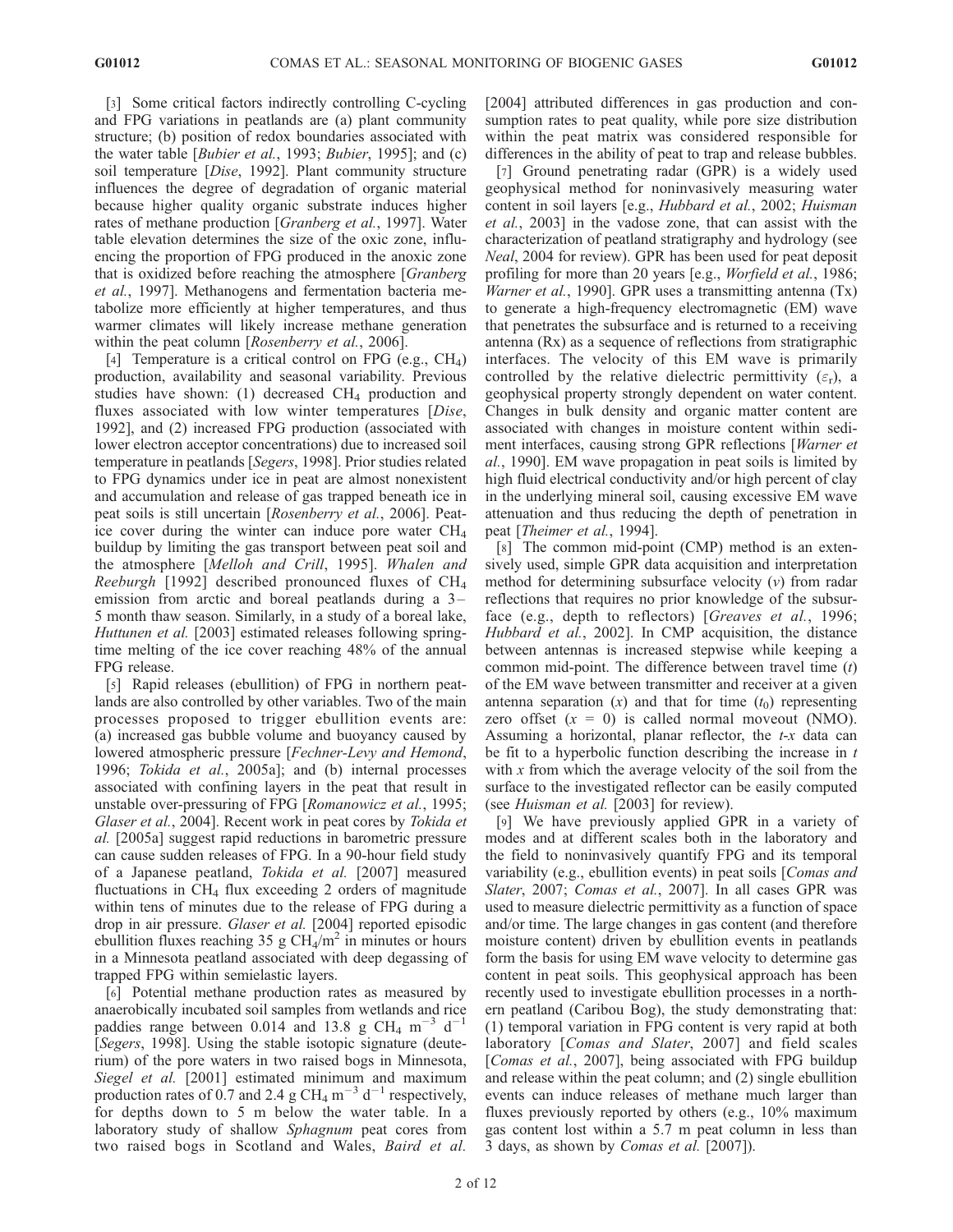

Figure 1. (a) Satellite image (USGS) of the Central Unit of Caribou Bog, vegetation patterns (modified from Davis and Anderson [1999]), open pools, monitoring wells, and study site location (platforms). The insert at the bottom shows the location of Caribou Bog in Maine; (b) photograph of Platform 1 located in the WH area and next to an open pool (in the background), (c) photograph of Platform 2 located in the SH area and close to the upland area (in the background).

[10] In this paper we expand upon our previous fieldbased GPR study [*Comas et al.*, 2007] to monitor in situ FPG ebullition by including: (1) seasonal monitoring of FPG content variation capturing the freezing and thawing events during the winter and spring; and (2) monitoring of FPG content variation at two separate locations (one at the center and one at the edge) within a peat basin. Using periods of FPG build up estimated from GPR during the summer and winter seasons at both locations we extrapolate seasonal and spatial variability in FPG production and emission rates across the basin that are consistent with values reported by others. We demonstrate the ability of GPR to capture biogenic gas dynamics in peatlands in an entirely noninvasive way and at a unique scale of the peat column. Our results also provide new insights into how FPG production and emission rates depend on season, changes in atmospheric pressure and location within a peat basin.

# 2. Field Site

[11] Caribou Bog is a 2200 ha multi-unit peatland composed of several raised bog complexes, situated near Bangor, Maine (inset in Figure 1a). Three units are distinguished in Caribou Bog (Northern, Central and Southern Unit). The study area in this paper focuses on the largest of the three units, the Central Unit (covering approximately  $3.6 \text{ km}^2$ ), that shows the topography and stratigraphy typical of an eccentric bog [Davis and Anderson, 1999]. The unit is characterized by sharp changes in vegetation patterns with two major plant communities (Figure 1a): bryophytes in Sphagnum lawn and low shrub (SH) dominated areas; and vascular plants in wooded heath (WH) dominated areas. A large WH area containing numerous pools (ranging from  $10 \text{ m}^2$  to 600 m<sup>2</sup> in area) is surrounded by an elongated shrub region, and other smaller plant communities [Davis and Anderson, 1999]. Previous published work in Caribou Bog depicted peat thicknesses reaching 12 m in places, underlain by lake sediment (thicker than 5 m in the center of the basin), glacio-marine sediment and esker or till deposits [Cameron et al., 1984; Slater and Reeve, 2002].

### 3. Experimental Field Design and Methodology

[12] Surface GPR measurements, together with measurements of surface deformation, gas flux and hydrological status were taken over two areas at the Central Unit of Caribou Bog (Figures 1b and 1c) to investigate seasonal and spatial variations in the EM wave velocity driven by variable FPG content. Two sets of measurements were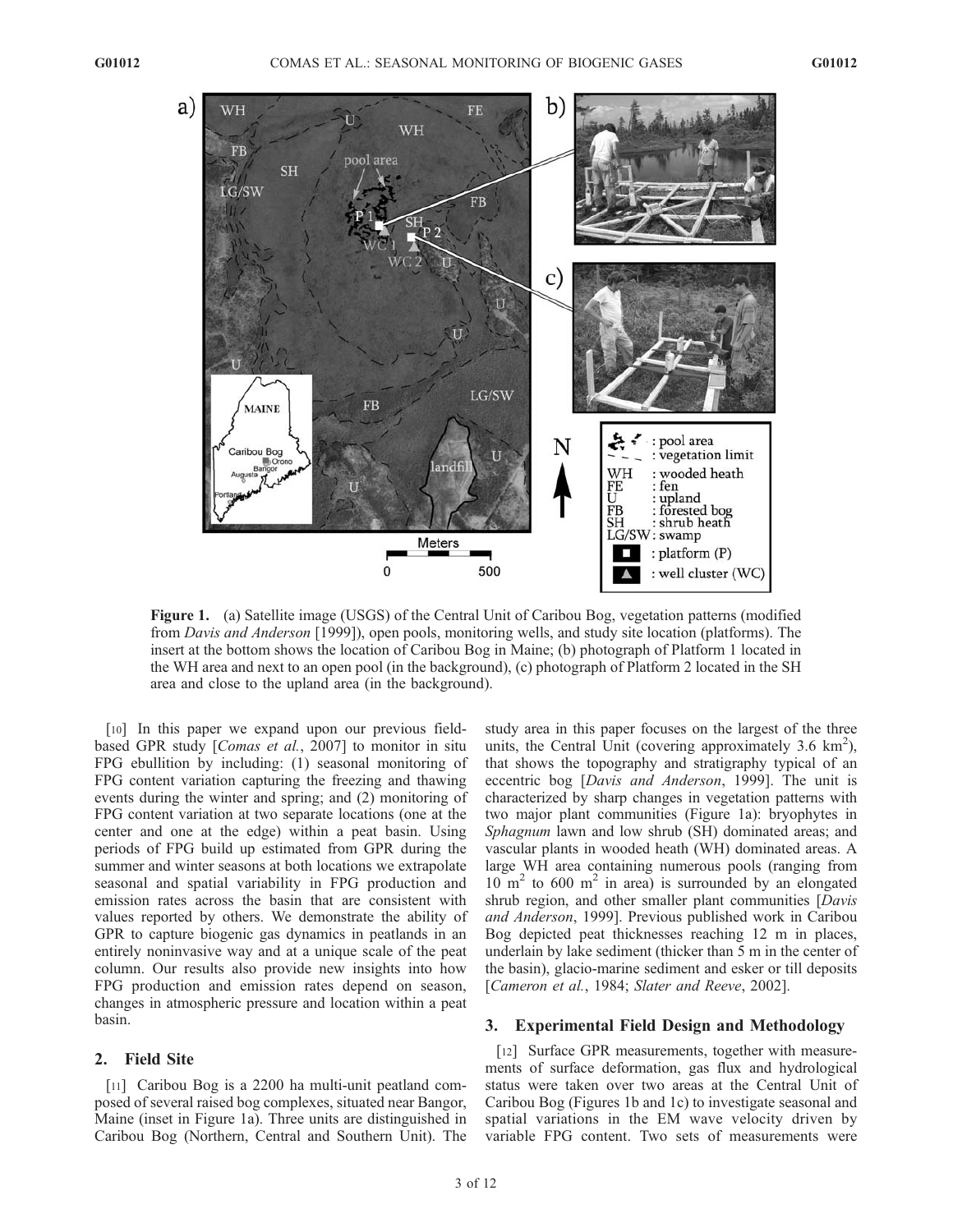

Figure 2. (a) Instrumentation setup in the field showing: platform fixed to mineral soil, GPR survey (showing examples of transmitter [Tx] and receiver [Rx] antenna pathways through internal reflectors, and schematic of common midpoint [CMP] gather), elevation rods, and portable gas detector; (b) example GPR CMP gather characteristic of Caribou Bog and its associated reflections. Air wave, ground wave, internal and mineral soil reflected wavelets are indicated by arrows; (c) photograph of a large gas bubble (approximately 2 m in diameter) trapped in the winter ice covering the pool (shown in Figure 1b) contiguous to Platform 1. The bubble was located less than 10 m from Platform 1.

acquired at each location during two periods of time: (1) summer season (July–August 2006); and (2) winter/spring season (November-May 2007). A platform anchored in the mineral soil was constructed on both study sites to provide a fixed frame of reference and to avoid disturbance of the peat surface while collecting data (Figure 2a). The sites were selected based on previous results of a basin scale study in Caribou Bog [Comas et al., 2005a] that suggested differences in FPG accumulation as a result of: (1) peat thickness (and. basin stratigraphy); (2) plant community structure (e.g., SH vs. WH dominated areas); and (3) presence of pools. For this reason Platform 1 (Figure 1b) was installed close to the center of the basin, in a WH dominated area, and within a large pool complex where episodic gas bubbling has been visibly observed and even captured below winter ice as shown in Figure 2c. The platform was 3.6 m  $\times$  3.6 m  $\times$  5.8 m (following x, y, and z in Figure 2a). In contrast, Platform 2 (Figure 1c) was installed close to the basin edge, in a SH dominated area, far from the pool complex, that contained multiple shrubby-lichen hummocks. Since the peat deposits are thinner in this area, a smaller platform (dimensions: 2.3 m  $\times$  1 m  $\times$  3.2 m) was constructed in order to speed up data acquisition. Peat stratigraphy was investigated at both platforms using a combination of common-offset GPR profiles and direct sampling using a Russian corer. Peat quality observed in

the cores was characterized with the von Post humification, H scale. Both GPR and coring were used to quantify depth to the mineral soil and the presence of wooden layers within the peat (Figure 3). While a general increase in humification with depth was detected in both platforms (H2 to H9), Platform 1 showed a much thicker section (approximately 3 m) characterized by highly humified peat (H9) comprising more than half the peat column thickness, and presence of at least two woody layers.

[13] All CMP GPR measurements were collected with a Mala-RAMAC system using 100 MHz antennas. One set of CMP gathers was collected at each platform in the x direction (see Figure 2a)  $(3.6 \text{ m long } \text{CMP}_1 \text{ at } \text{Platform})$ 1 with 20 cm offset intervals, and  $2.3 \text{ m } \text{CMP}_2$  with 10 cm offset intervals at Platform 2). The spacing between traces in all CMP gathers was 0.1 m and maximum stacking (2,048 stacks per trace) was used to optimize the strength of the returned signal. Sampling time windows were 600 ns and 300 ns for Platform 1 and Platform 2 respectively, proving adequate to capture the reflection from the peatmineral soil contact. Figure 2b shows an example of a CMP profile characteristic of Caribou Bog and its associated reflections. The first pulse to arrive is the air wave, traveling from the Tx to the Rx at the speed of light (0.3 m/ns). The second arrival is the ground wave, that travels from the Tx to the Rx directly through the ground. A sequence of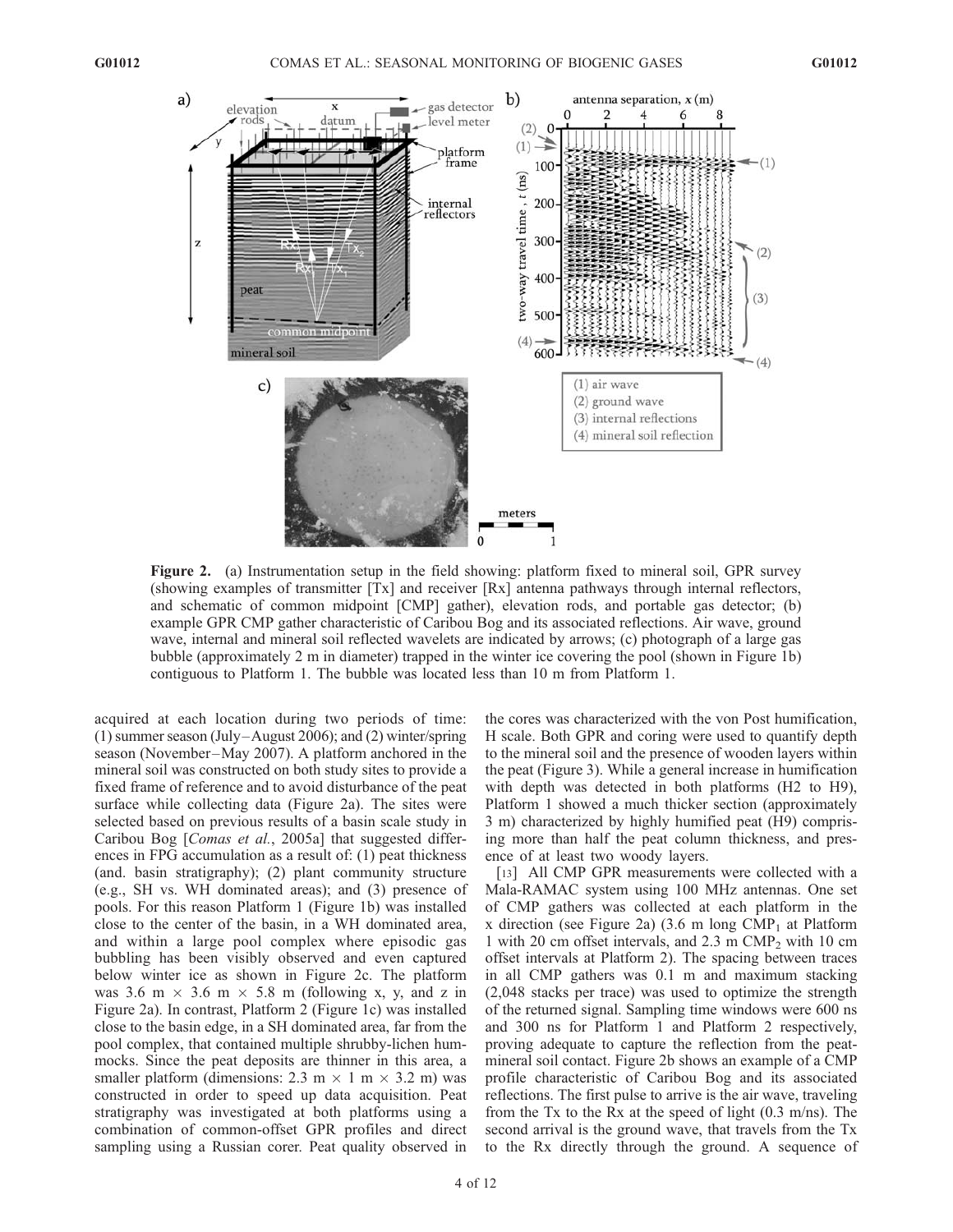

Figure 3. GPR common-offset profiles along: (a) Platform 2; and (b) Platform 1 in the Central Unit of Caribou Bog. Location of platforms, coring results showing differences in peat type (von Post humification scale, H), mineral soil interface (used for CMP analysis), and interpreted wooden layers (white dots, as per wood debris recovery) are also shown. Dip of mineral soil reflectors at both platforms (note exaggeration in vertical scale) is less than 7 degrees and therefore appropriate for CMP analysis.

internal reflections ends in a strong reflector indicating the interface between peat soil and mineral soil (confirmed through peat coring, Figure 3). The average velocity of the peat column from surface to mineral soil was obtained by picking  $t$  at the peak of the first side-lobe of the reflected wavelet corresponding to the mineral soil reflector and fitting these first arrivals with a NMO hyperbola using a least squares routine (see Neal [2004] for more details on NMO principles). The GPR processing routine was limited to: (a) a ''dewow'' filter; (b) a time-varying gain; and (c) a time-zero static correction.

[14] Assuming peat soil is a low loss medium, the EM wave velocity  $(v)$  can be expressed as:

$$
v = \frac{c}{\varepsilon_{r(b)}^{0.5}}\tag{1}
$$

where  $\varepsilon_{r(b)}$  is the relative dielectric permittivity of the peat soil and  $c = 3 \times 10^8$  m/s. In order to estimate gas content from  $v$  we applied the Complex Refractive Index Model (CRIM) [e.g., Huisman et al., 2003], which is a volumetric mixing model for a soil [*Wharton et al.*, 1980]:

$$
\varepsilon_{r(b)}^{\alpha} = \theta \varepsilon_{r(w)}^{\alpha} + (1 - n) \varepsilon_{r(s)}^{\alpha} + (n - \theta) \varepsilon_{r(a)}^{\alpha} \tag{2}
$$

where  $\varepsilon_{r(a)}, \varepsilon_{r(w)}$ , and  $\varepsilon_{r(s)}$  are the relative dielectric permittivity of gas (1), water (80 at 21  $^{\circ}$ C) and the soil particles respectively, *n* is the porosity,  $\theta$  is the volumetric soil water content and  $\alpha$  is a factor accounting for the orientation of the electrical field and the geometrical arrangement of peat fibers (typically 0.35 for peat soils [Kellner et al., 2005]). As later explained in the results section, gas content estimation using the CRIM accounted for: (1) changes in porosity as a function of time due to peat surface deformation; (2) changes in  $\varepsilon_{r(w)}$  due to temperature variation of the peat column; and (3) changes in water table elevation concurrently monitored during GPR data acquisition. Error in the gas content estimated from the CRIM model based on propagation of measurements error is  $\sim$ 0.2%. However, calibration data were not available to constrain the parameters of the CRIM and we therefore acknowledge that errors in the absolute FPG estimates are uncertain. Despite this uncertainty, the relative changes in GPR estimated gas content are likely representative of the true relative changes in gas content integrated over the scale of the GPR measurement.

[15] Surface deformation was measured using elevation rods equally spaced across the platform (25 rods at Platform 1 and 9 rods at Platform 2, Figure 2a), whereby changes in rod length, relative to a fixed datum on the anchored platform, were recorded (estimated maximum measurement  $error = 0.0035$  m). Changes in rod length (and consequently peat thickness) were used to estimate changes in porosity throughout the entire peat column by assuming changes to be manifest entirely as vertical movement [Price, 2003] by the same amount in all parts of the column. Average values of 1.4 g  $cm^{-3}$  for the dry density of the organic matter [Kennedy and Van Geel, 2001], 1.0 g  $cm^{-3}$  for the pore water, and final porosity values of 92.5% at the end of the summer season (as averaged for an entire 6 m vertical section of peat in the work of *Comas et al.* [2005b]), were assumed in the calculation. We estimated porosity changes by assuming that relative changes in peat thickness resulting from gas expansion were equal to relative changes in porosity, i.e.,

$$
\frac{h_t}{h_0} = \frac{\phi_t}{\phi_0} \tag{3}
$$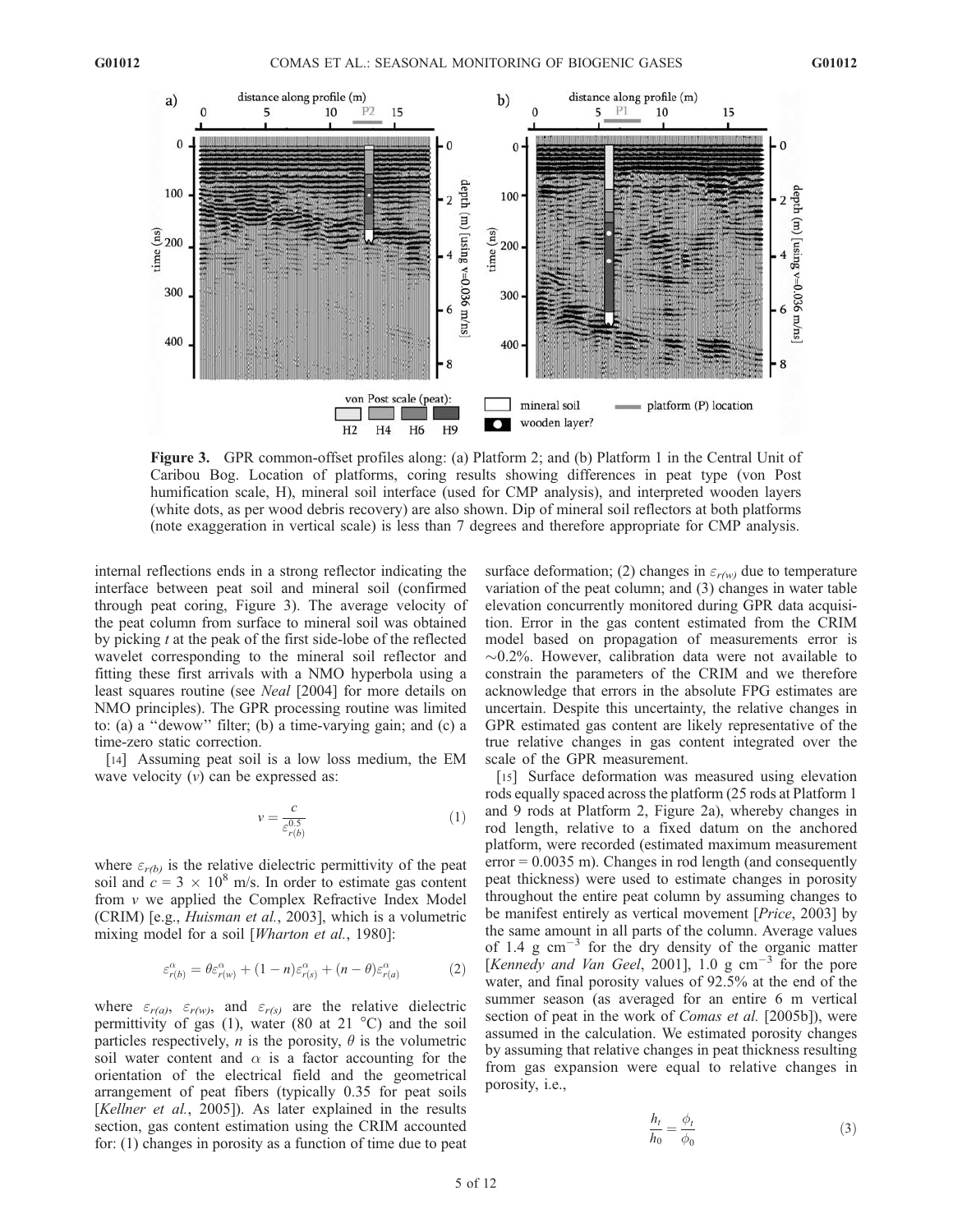

**Figure 4.** CRIM estimated volumetric gas content  $\frac{9}{6}$  below the WT during the summer season for: (a) Platform 1; and (b) Platform 2. Changes in surface deformation (relative to 18 July) for averaged elevation rod locations, and gas flux estimates (with associated error bars) as a function of time are also shown. CRIM estimated volumetric gas content (%) below the WT during the fall, spring, and winter season for: (c) Platform 1; and (d) Platform 2. Changes in surface deformation (relative to 18 July), and gas flux estimates, and average snow depths are also shown. Dashed lines indicate seasonal boundaries. Errors in the estimation of FPG content due to measurement uncertainty are less than 0.2% and smaller than the plotted symbol size.

where  $\phi$  is total porosity, and h is peat thickness (subscript 0 denotes initial values and subscript  $t$  denotes any later time in the experiment). We acknowledge the limitations of this approach include that: (1) matrix deformation is assumed to occur entirely as vertical movement; (2) porosity values are based on an estimated value at the end of the summer season, and (3) porosity at any time was considered constant in the vertical at each rod location.

[16] Water level was determined in three wells screened at multiple depths and placed 1.5 m apart near each platform (Well Cluster 1 and Well Cluster 2, Figure 1). Data loggers (Solinst LTC Levelogger, model 3001) installed in each well were used to concurrently monitor water level, temperature and atmospheric pressure. Biogenic gas emissions were estimated in the field using a portable combustible gas detector (VRae) factory-calibrated for methane with a resolution of 500 ppmv of CH4. Since other approaches (such as gas chromatography) are more sensitive and accurate for CH4 detection, the detector was solely used to obtain a semiquantitative estimate of  $CH<sub>4</sub>$  flux variations over time. Measurements were acquired by measuring CH<sub>4</sub> concentration every 0.5 minutes for a 20 minute period in a  $45 \text{ dm}^3$  chamber (Figure 1). Measurements were made in duplicate or triplicate at each platform in order to quantify the uncertainty associated with this measurement. Location of the chamber was chosen to maximize surface area coverage within the platform by assuming average values as representative of the fluxes on each platform.  $CH<sub>4</sub>$  fluxes were then estimated by fitting a linear regression of concentration versus time and applying the ideal gas law [e.g., Whalen and Reeburgh, 1992]. Data sets showing a poor fit to the ideal gas law (e.g.,  $R < 0.85$ ) were disregarded and considered indicative of nonsteady fluxes.

## 4. Results

[17] Variations in biogenic gas accumulation over time at both platforms are evident in all estimated NMO velocities, surface deformation and gas flux data. Figure 4 shows the GPR estimated gas content as a function of time for CMP gathers at Platform 1 collected during the summer season (July –August in Figure 4a) and during the winter/spring season (November-May in Figure 4c); and Platform 2 collected during the summer season (July-August in Figure 4b) and during the winter/spring season (November –May in Figure 4d). All gas contents were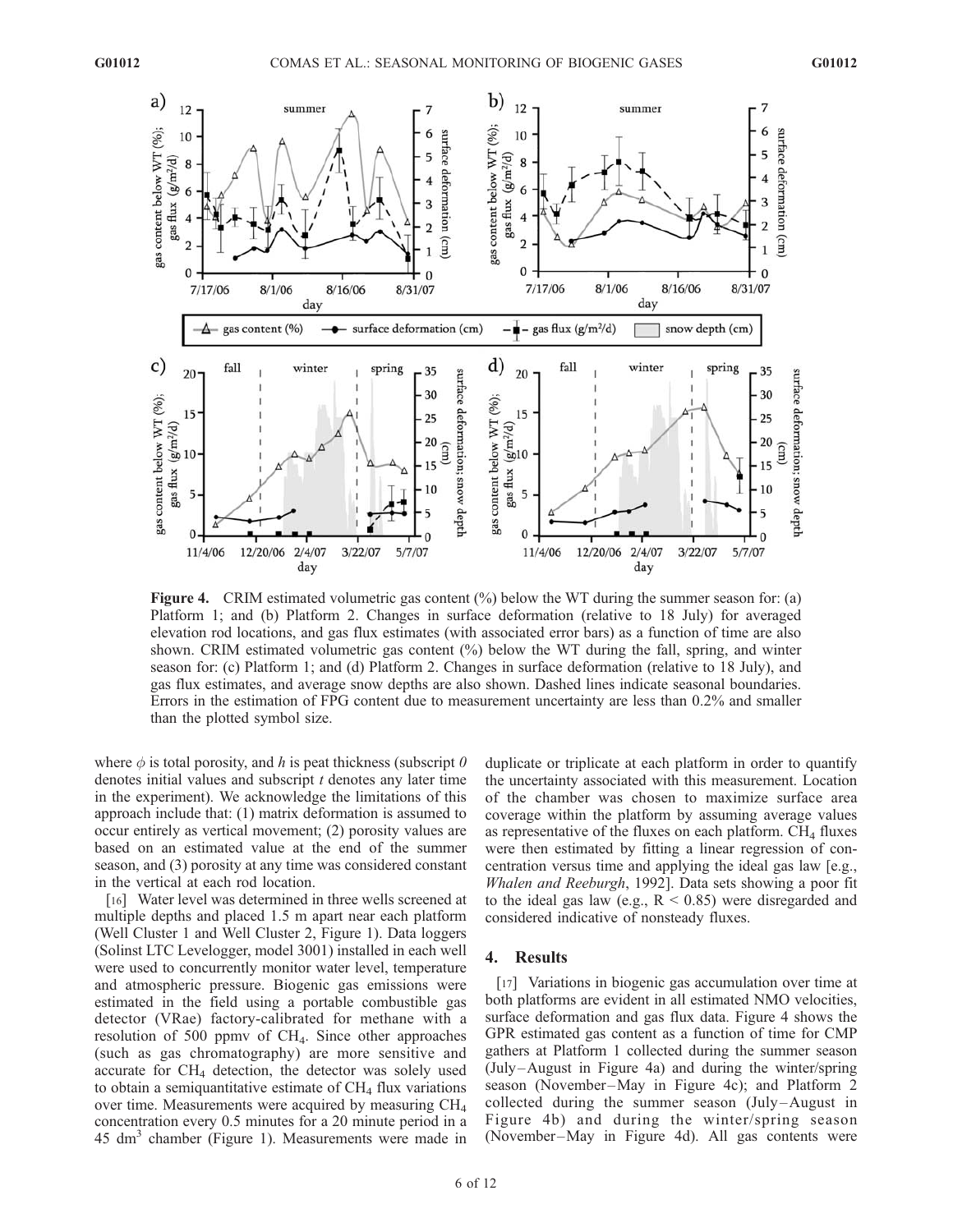

Figure 5. (a) Average temperature variation as a function of time for the air and peat column for both Platform 1 and Platform 2; (b) Changes in depth to the water table as a function of time for Platform 1 and Platform 2.

obtained from application of the CRIM (equation (2)), using  $\varepsilon_{r(s)} = 2$ ,  $\alpha = 0.35$ , and a porosity between 92.0 and 94.2% (as estimated from changes in surface deformation as per equation (3)). The  $\varepsilon_{r(w)}$  was corrected for changes in water temperature within the peat column [e.g., *Hasted* and Sabeh, 1953] and ranged between 84.1 and 86.1 as water temperature decreased from 10  $^{\circ}$ C during the summer to 4.1  $\degree$ C during the winter (Figure 5a). To avoid overestimating FPG contents (especially at Platform 2, where the effect of the unsaturated part or acrotelm region is magnified by a deeper water table and shorter peat column) and to allow a proper comparison at both platforms, all FPG content estimates were corrected for the effect of the unsaturated peat between the surface and water table. This correction was based on the measured thickness of the unsaturated peat (at the time of CMP acquisition) at each platform and assuming an average water content of 25% above the WT [e.g., *Hayward and* Clymo, 1982].

[18] Figures 4a and 4b show estimated total FPG content below the WT, change in surface deformation (compared to the first data set on 21 July), and gas flux results as a function of time for Platform 1 and Platform 2 respectively during the summer season (July –August). Both figures

show a very good correspondence between FPG content, surface deformation, and gas fluxes. Gas flux values compare well with other reported values using other methods to estimate ebullition fluxes (Rosenberry et al. [2003] reported gas flux values exceeding 11 g CH<sub>4</sub> m<sup>-2</sup> d<sup>-1</sup> during large ebullition events using hydraulic head differences). Differences between platforms arise when comparing variability within maximum and minimum values over this period. The most striking difference is that short term, high amplitude variations occur at Platform 1 whereas Platform 2 shows a much smoother seasonal variation with a single peak in early August. FPG contents at Platform 1 range between 4 and 12%, with gas flux values varying between 1.2 and 9 g CH<sub>4</sub> m<sup>-2</sup> d<sup>-1</sup> (Figure 4a). The short term temporal variability is associated with large changes in FPG content, e.g., the 7% decrease within a 3 day period between 18 and 21 August (Figure 4a). Values are generally smaller during the same period at Platform 2, with FPG contents ranging between 2 and 6% (with maximum variations of 3% between 24 and 31 July), and gas fluxes ranging between 3.5 and 7.4 g CH<sub>4</sub> m<sup>-2</sup> d<sup>-1</sup> (Figure 4b). Although surface deformation measurements are similar between the sites, Platform 2 shows slightly higher maximums (reaching 2.4 cm during maximum FPG content estimates on 21 August) as compared to Platform 1 (reaching 1.9 cm maximum during 3 August).

[19] Figures 4c and 4d show total FPG content below the WT, change in surface deformation (compared to the first data set on 21 July), and gas fluxes as a function of time for Platform 1 and Platform 2 respectively during the fall, winter, and spring seasons (November-May). Estimated snow depth (cm) is also shown for each platform. Since snow deposition was not directly recorded in the field during the experiment, daily snow depth data was obtained from the Bangor International airport weather station located 15 km from Caribou Bog. The effect of the snow cover prevented surface deformation and gas flux measurements during periods of high deposition (as indicated by gaps in the data sets shown in Figures 4c and 4d). Gas flux measurements during this period were limited as indicated by gaps within the data during the period of freezing. In contrast to the results from the summer season, the platforms show strikingly similar behavior during the winter season. Results show again a good correspondence between periods of increased and decreased FPG content and surface deformation, indicating similar FPG buildup during the fall and winter season at both platforms. FPG contents increase from 1.4% to 15% at Platform 1, the maximum coinciding with the peak in snow deposition during the winter, and decrease down to 7.9% during the spring melting season (Figure 4c). Similarly, FPG contents increase from 2.8% to 15.8% at Platform 2, and decrease to 7.6% during spring melting (Figure 4d), but are delayed when compared with the maximum point of FPG build up at Platform 1 (4 April in Platform 2 as compared to 16 March in Platform 1). Surface deformation values are consistent with summer results and show small variability between sites, with slightly higher maximums at Platform 2 (reaching 7.4 cm during maximum FPG content estimates on 4 April) as compared to Platform 1 (reaching 5.6 cm maximum during 22 January). Based on limited data for the winter season, gas flux measurements show a contrast between the snow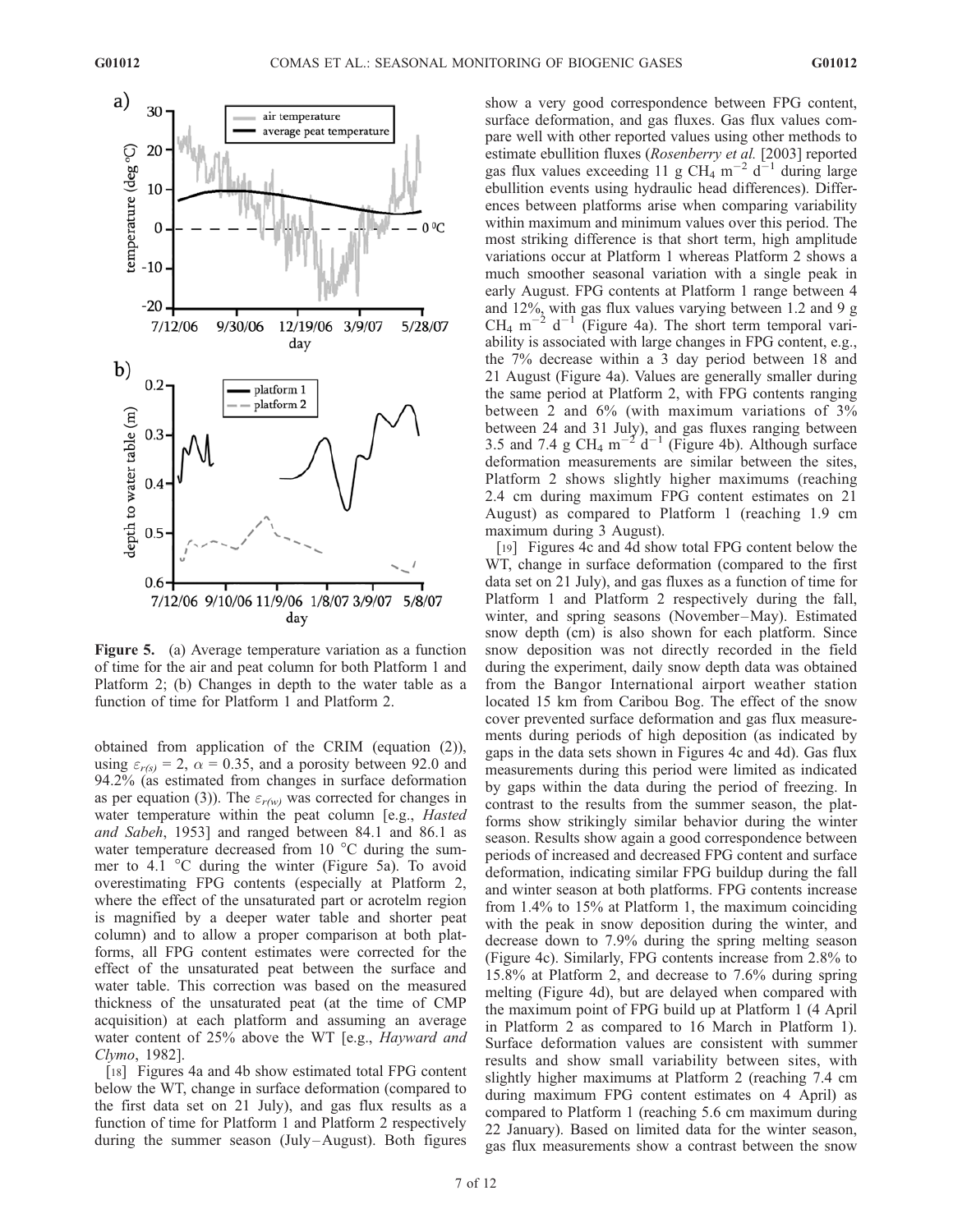

Figure 6. Atmospheric pressure, and gas flux for Platform 1 and Platform 2 as a function of time. Associated error bars for gas flux estimates are also shown. Arrows  $1-4$  indicate correspondence between falling atmospheric pressure and gas flux increase. Inset shows atmospheric pressure, rainfall and gas content variation as a function of time during 18 July.

deposition period (no flux recorded in any platform) and spring melt (with fluxes reaching 4 g m<sup>-2</sup> d<sup>-1</sup> in Platform 1 and 7.3 g m<sup>-2</sup> d<sup>-1</sup> in Platform 2).

[20] Figure 5a shows daily air temperature values collected in the field and average peat soil temperatures estimated for the entire peat section. Peat temperatures represent an average for three recorded temperatures at different depths (1.2 m, 2.7 m, and 4.2 m) within the peat column on each platform. Air temperature varies between a maximum of  $25^{\circ}$ C in July and a minimum of  $-18^{\circ}$ C in February. Average temperatures for the entire peat section reflect this seasonal variation with maximums reaching  $10 \text{ deg}^{\circ}\text{C}$ during August-September and minimums reaching 4.1 deg C during the end of April, and are phase lagged relative to air temperature variations (the phase lag being associated with thermal boundaries between the atmosphere and the subsurface [McKenzie et al., 2006]). Figure 5b shows depths to the WT at each platform as measured for Well 1 (Platform 1) and Well 2 (Platform 2). Platform 1 shows a general decrease in depth to WT (note y-coordinates are reversed), with values ranging between 0.24 and 0.45 m. Platform 2 shows greater depths to the WT with overall smaller variations (ranging between 0.48 and 0.58 m) and a slight general decrease in WT elevation with time. Gaps in the data sets indicate no data were available.

[21] The effect of atmospheric pressure on gas dynamics was investigated at both platforms during the summer season. Snow cover prevented acquisition of flux and surface deformation measurements during the winter season and therefore winter results are not included here. Figure 6 shows average atmospheric pressure and gas flux over time on both platforms. For the sake of brevity, the GPR estimated gas contents are not shown as they show the same pattern as observed in the gas flux data (Figure 4a). Major periods of falling atmospheric pressure correlate with certain periods of increased gas flux (as noted by arrows 1, 2, 3, and 4 in Figure 6) on both platforms, with the exception of arrow 3 (15 August) that shows a decrease in gas flux at Platform 2. Inset in Figure 6 exemplifies the rapid change in GPR estimated gas content during a single rain event (corresponding with a low pressure front) at Platform 1 during 18 July. Gas content estimates decreased from 4.8% (at 12:45) to 2% (at 16:04) within less than 3.5 hours.

[22] Periods of generally increased biogenic gas content (Figure 4) were used to estimate the rate of gas increase defining FPG production. Figure 7 shows rates of FPG production for periods of increasing volumetric gas content as a function of time during the warm season (July –August, Figure 7a) and the cold season (November–April, Figure 7b) at both Platform 1 and 2 (notice differences in coordinates axis scale for both graphs). Rates were estimated by calculating the slopes of gas content versus time for each period using least squares regression (Table 1). FPG production rates were converted to a range of plausible freephase CH4 production rates by using representative values for the CH<sub>4</sub> concentration of the gas phase  $(35\%$  to 60%) reported by others [Strack et al., 2005; Tokida et al., 2005b] (Table 1). Our FPG production rates represent a wide range average for the entire peat section below the WT and are estimated based on values only for periods where episodic ebullition was not detected, hence assuming constant diffusive fluxes. Estimates during the warm season (Figure 7a) show a marked variability in production rates between platforms, with values for Platform 1 (between 1.166 and 1.999 g m<sup>-2</sup> CH<sub>4</sub> d<sup>-1</sup>) more than twice those in Platform 2 (between 0.500 and 0.857 g m<sup>-2</sup> CH<sub>4</sub> d<sup>-1</sup>). In contrast, estimates during the cold season (Figure 7b) are almost identical at both platforms with values of 0.248 to 0.424 and 0.227 to 0.389 g m<sup>-2</sup> CH<sub>4</sub> d<sup>-1</sup> at Platforms 1 and 2, respectively.

#### 5. Discussion

#### 5.1. Ebullition Fluxes During the Summer Season

[23] Application of the CRIM model (equation (2)) to the EM wave velocities obtained from the CMP yields estimated trends in the average volumetric gas content of the peat column consistent with variations in surface deformation and gas flux. Changes in both peat surface deformation and biogenic gas ebullition correspond well with similar changes in GPR estimated gas content. Our GPR results during the summer season at both platforms (Figures 4a and 4b) show large changes in gas content interpreted as ebullition-driven events. Significant differences arise when comparing single ebullition events on each platform. To quantitatively estimate methane releases during the largest single events at each platform, we applied the ideal gas law and again assumed methane fraction for the gas phase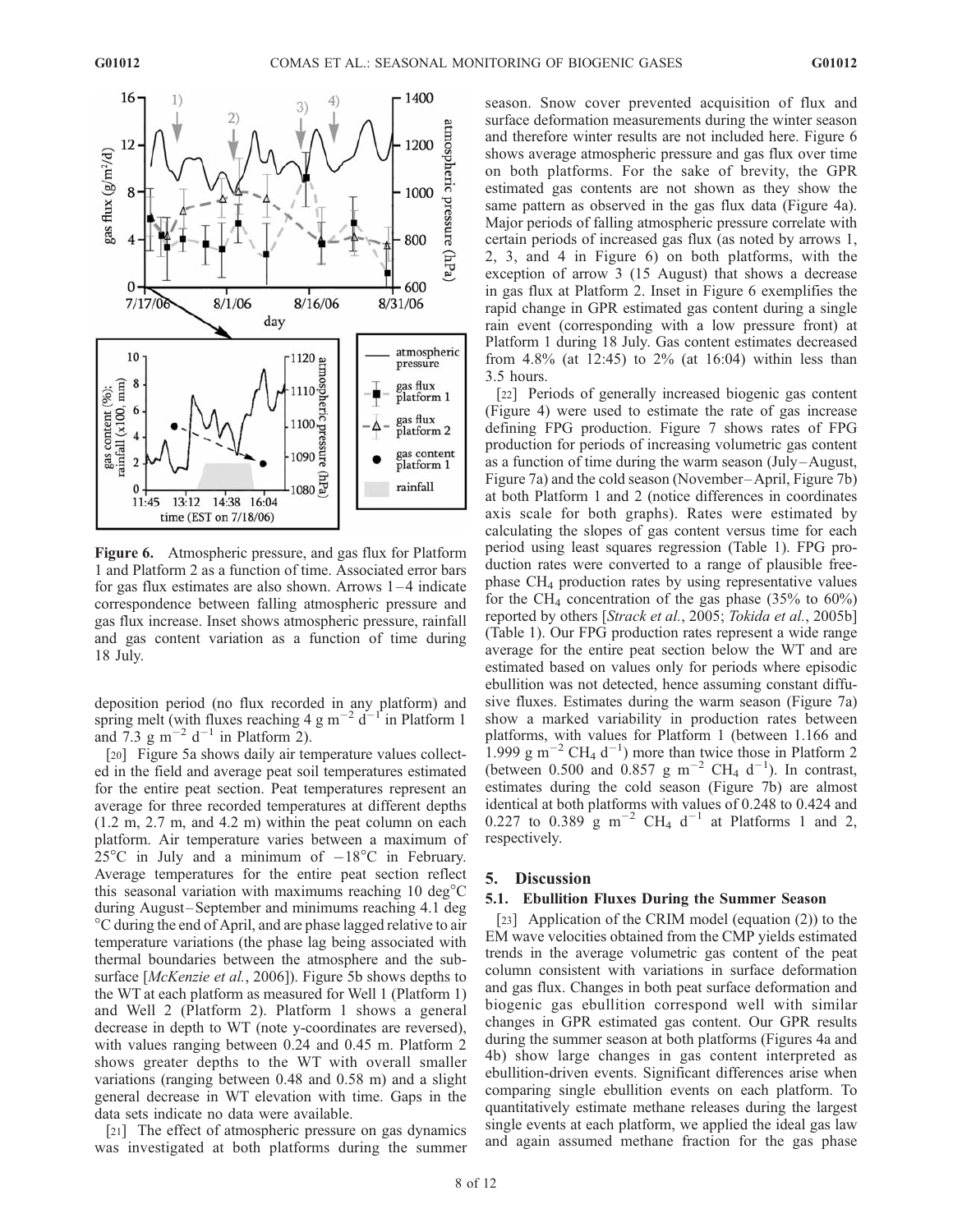

Figure 7. Gas content below the water table as a function of time for Platform 1 and Platform 2 during: (1) summer season (July –August); and (2) fall-spring season (November –April). Results from least squares regression of % gas versus day for each data set are also shown.

between 35% and 60% [e.g., Strack et al., 2005; Tokida et al., 2005b]. Using this wide range, methane released during three summer events at Platform 1 accounted for between 71 and 123 g CH<sub>4</sub> m<sup>-2</sup> between 28 and 31 July; 100 and 173 g  $CH_4$  m<sup>-2</sup> between 18 and 21 August; and 82 and 141 g CH<sub>4</sub> m<sup>-2</sup> between 24 and 30 August. The rapid FPG release between 24 and 30 August. The rapid FPG release during 18 July (inset in Figure 6) accounts for a total release between 39 and 67 g CH<sub>4</sub> m<sup>-2</sup> in less than 3.5 hours. Platform 2 shows smaller values with three events corresponding to ranges between: 9 and 16 g CH<sub>4</sub> m<sup>-2</sup> between 18 and 21 July and 3 and 18 August; and between 14 and 23 g CH<sub>4</sub> m<sup>-2</sup> between 21 and 24 August.

[24] Since direct quantification of the methane fraction for the gas phase was not determined during this study at Caribou Bog, we have chosen to express our estimates as a range of possible values (e.g., 1.4 to 83.7%) according to methane concentration reported by others. Instead of aiming for a strict quantitative study of gas fluxes, our main purpose here is to highlight the strong differences and/or similarities between platform location and season while including some likely ranges in methane fluxes and production implied by the data. Our range of values is (in most cases) in agreement with methane loss during ebullition events reported by others [e.g., *Glaser et al.*, 2004; *Tokida et* al., 2007] but are higher (typically more than an order of magnitude) when considering high values of  $CH<sub>4</sub>$  fraction for the gas phase (e.g., 60%). Estimates for methane released during all ebullition events (as indicated by

decreases in GPR gas contents in Figures 4a and 4b) on each platform and during the summer season account for between 456 and 783 g  $\text{CH}_4 \text{ m}^{-2}$  at Platform 1 and between 154 and 264 g CH<sub>4</sub> m<sup>-2</sup> at Platform 2.

[25] Total FPG content, build up and release are consistently greater for Platform 1 (Figure 4a) than Platform 2 (Figure 4b) during the summer season (July –August). Baird et al. [2004] suggested that differences in rates of gas production and consumption may be due to differences in peat quality, while differences in pore size distribution can be responsible for changes in the ability of the peat to trap and release gas and therefore influence the storage threshold (or maximum FPG volume able to be retained within the peat matrix). Such differences in peat quality could conceivably explain higher diffusive fluxes at Platform 2 (as compared to Platform 1) reducing the ability of peat to retain FPG. Differences in peat humification sampled at each platform (Figures 3a and 3b) support this concept, with a thick layer of poorly decomposed peat  $(H = 2, Figure 3b)$ observed at the top of the peat column in Platform 1, that is almost absent in Platform 2 (Figure 3a). Because poorly decomposed peat better preserves its internal structure, this could increase its ability to retain FPG near Platform 1, while increasing gas fluxes in Platform 2 (where the upper poorly decomposed layer is much thinner). However, since poorly decomposed peat tends to contain larger pores, FPG retention ability could be diminished [Baird et al., 2004]. Significant differences in plant-mediated fluxes (e.g., WH

Table 1. Summary of Results for Methane Production Rates Assuming a Range Between 35 and 60% CH4 Fraction for the Gas Phase as Proposed by Others [Strack et al., 2005; Tokida et al., 2005b] and Associated Standard Error Determined From Least Squares Regression of % Gas Versus Day

| Period         | Location   | % gas $d^{-1}$               | g CH <sub>4</sub> m <sup>3</sup> d <sup>-1</sup> |                                       |
|----------------|------------|------------------------------|--------------------------------------------------|---------------------------------------|
|                |            |                              | $(35\% \text{ CH}_4 \text{ content})$            | $(60\% \text{ CH}_4 \text{ content})$ |
| $July-August$  | platform 1 | $0.488 \pm 0.093^{\text{a}}$ | $1.166 \pm 0.214$                                | $1.999 \pm 0.367$                     |
|                | platform 2 | $0.211 \pm 0.066$            | $0.500 \pm 0.167$                                | $0.857 \pm 0.286$                     |
| November-April | platform 1 | $0.104 \pm 0.008$            | $0.248 \pm 0.019$                                | $0.424 \pm 0.033$                     |
|                | platform 2 | $0.095 \pm 0.006$            | $0.227 \pm 0.014$                                | $0.389 \pm 0.024$                     |

<sup>a</sup> From standard error of regression of % gas versus day in Figure 7.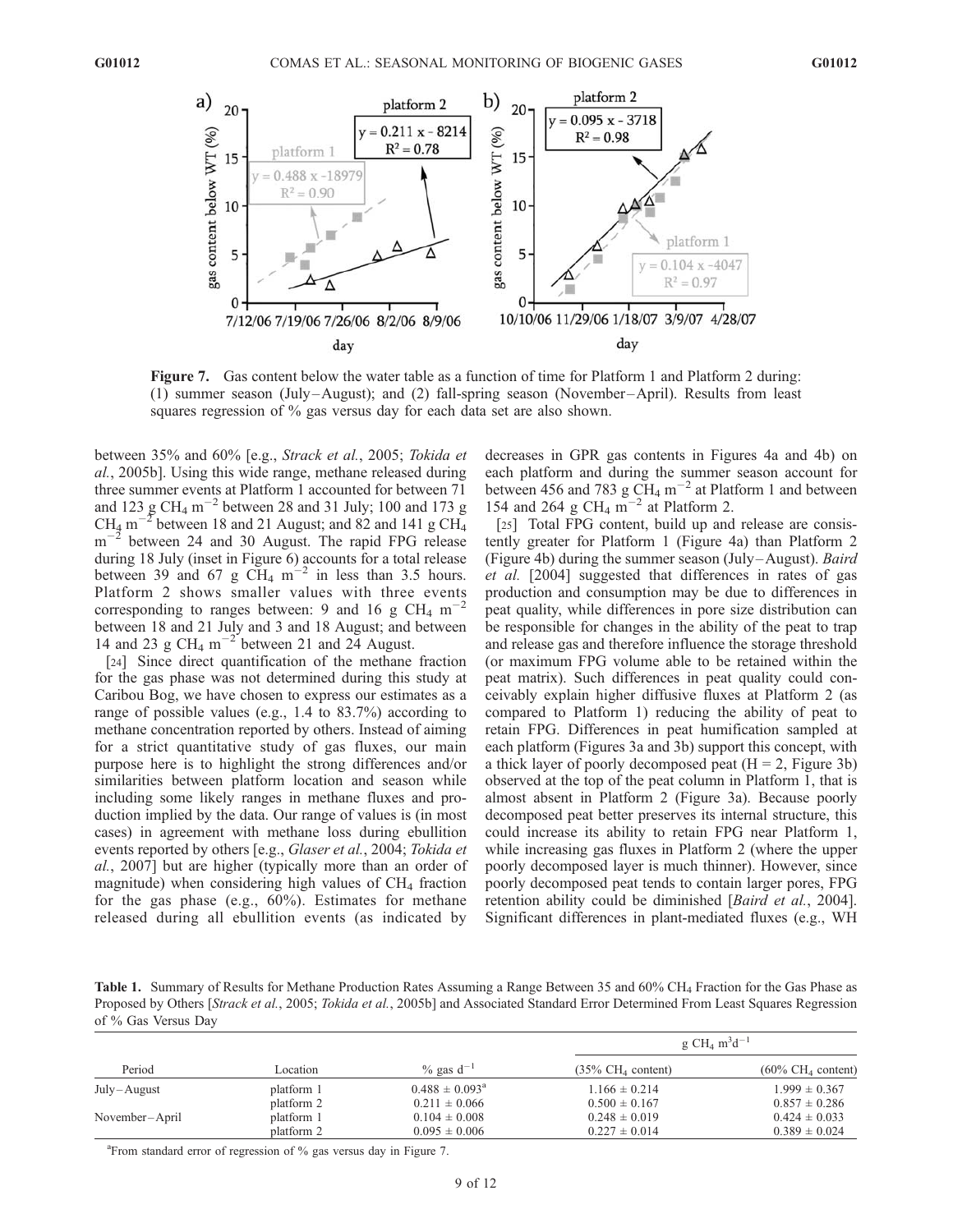vs. SH dominated areas in Platforms 1 and 2, respectively) could also influence the difference in fluxes between the two platforms. Differences in FPG dynamics between platforms may also be related to differences in underlying stratigraphy within the peat column. As previously proposed by others [Romanowicz et al., 1995; Glaser et al., 2004], the presence of semiconfining layers (e.g., inelastic woody peat) could enhance FPG accumulation, that occasionally rupture, allowing release of gas to the surface. Wood debris was recovered during sampling at both platforms (white dots in Figures 3a and 3b) for different depths that seem to correlate with strong reflectors in the GPR record (approximately 2 m depth in Figure 3a, and 3 m and 4.2 m in Figure 3b). Highly humified peat (thicker in Platform 1, Figure 3b), combined with pronounced wooden layers could then be responsible for the differences in FPG dynamics between both platforms.

[26] Our results are also consistent with previous conceptual models at Caribou Bog suggesting that FPG accumulation is enhanced below wooded heath (WH in Figure 1) vegetation (as compared to shrub vegetation, SH in Figure 1) as a result of enhanced methanogenesis due to the downward transport of organic compounds from plant roots where water table elevations are high and/or enhanced degradation beneath the pool area [Comas et al., 2005a].

# 5.2. FPG Seasonal Variability and Spring Melting Event

[27] Our overall seasonal FPG content estimates (ranging from 2% to 16% gas content, Figure 4) are consistent with values reported by others using other methodologies in different northern peatlands [e.g., Strack et al., 2005; Rosenberry et al., 2006]. One of the most striking observations from our GPR results is the seasonal contrast in FPG dynamics, showing rapid variations in FPG content during the summer season, and a consistent FPG buildup period during the fall-winter season. Considering the strong differences between FPG accumulations on both platforms during the summer season, it seems reasonable to consider that FPG entrapment beneath the snow and ice cover (although depth of penetration of frost was not explicitly measured) may be responsible for the almost identical FPG buildup during the winter season on both platforms (reaching  $15-16\%$  gas content, Figures 4c and 4d). The sharp FPG release event at both platforms following melting of the ice cover during spring season supports this hypothesis. Although gas flux data for this period is very limited, it shows a strong contrast between a no flux period coincidental with the snow cover, to higher gas fluxes during spring (Figures 4c and 4d). It seems then that the snow cover dramatically limits gas fluxes (not only ebullition type but possibly diffusive as well). Even though our sampling frequency is rather low during this period, an apparent time delay in this FPG release event at Platform 2 (relative to at Platform 1) may be again indicative of the differences between peat soil types and associated heterogeneous melting of the ice cover within the peatland. Changes in surface deformation are also consistent with the FPG winter buildup and spring release inferred for the GPR results.

[28] Methane released during the spring melting event was again quantitatively estimated using the ideal gas law and assuming 35 to 60% methane fraction for the gas phase. Estimated ranges are almost identical with 104 to 178 g  $CH<sub>4</sub>$  $m^{-2}$  between 16 May and 3 April at Platform 1, and 87 to 150 g CH<sub>4</sub> m<sup>-2</sup> between 3 April and 4 May at Platform 2. Although this event is comparable to those previously described for Platform 1 during the summer, it is almost one order of magnitude larger than those described for Platform 2 and may again reflect differences in peat soil properties (Figure 3), surficial vegetation, structure and/or depositional attributes between the two platforms. Our longterm GPR measurements show that: (1) the fall/winter season acted as a period of FPG accumulation (Figures 4c and 4d), and (2) major ebullition events occurred during the summer season (Figures 4a and 4b). For this reason, our total methane release estimates due to ebullition during the summer may be closely related to total emissions throughout the total length of our measurements (e.g., almost an entire year). By comparing with total summer releases, the spring melting event reflects 24% of the annual release of methane from Platform 1 and 77% of annual release of methane from Platform 2. Considering our limited data density and gaps within the GPR record (that almost certainly missed ebullition events) and the fact that ebullition may result in very fast FPG releases in time (e.g., 2.8% decrease in gas content in less than 3.5 hours, inset in Figure 6), our total estimate is most likely a conservative measure and therefore the contribution of the spring melting event to yearly methane emissions is likely overestimated. Despite these limitations, our estimates seem relatively consistent with results by others (e.g., Huttunen et al. [2003] estimated values reaching 48% of annual methane emissions accounting for releases during the short period of ice melting from boreal lakes in Finland).

# 5.3. FPG Production Rates

[29] Temperature is a critical control on methanogenesis [e.g., Whalen, 2005] and our estimated rates of methane production (Figure 7 and Table 1) are consistent with seasonal changes in peat column temperature. Increased production rates during the summer season as compared to winter rates in both platforms (more than four times larger in Platform 1 and more than two times larger in Platform 2) are also consistent with results by others. Williams and Crawford [1984] reported a positive correlation between methane production and temperature, with optimal temperatures for methane production between 10 and  $12^{\circ}$ C for peat samples from Minnesota. *McKenzie et al.* [1998] reported low rates of  $CH_4$  production at temperatures below  $5^{\circ}$ C in a peatland in Ontario that approximately tripled for every  $10^{\circ}$ C increase in temperature. Although our CH4 production rates represent an average for the entire peat section below the WT (5.3 m for Platform 1 and 1.8 m for Platform 2) and are only based on periods where episodic ebullition was not detected while assuming nonexisting and/ or constant diffusive fluxes, results are strikingly consistent with production rates reported by others (e.g., Siegel et al. [2001] estimated ranges of methane production of  $0.7-2.4$  g  $CH<sub>4</sub>$  m<sup>3</sup> d<sup>-1</sup> in two raised bogs in Minnesota using the stable isotopic signature of the pore waters).

[30] Spatial variability in  $CH_4$  production rates is also consistent with variability in ebullition fluxes between both platforms, with higher releases correlated with higher productions in Platform 1 during the summer season as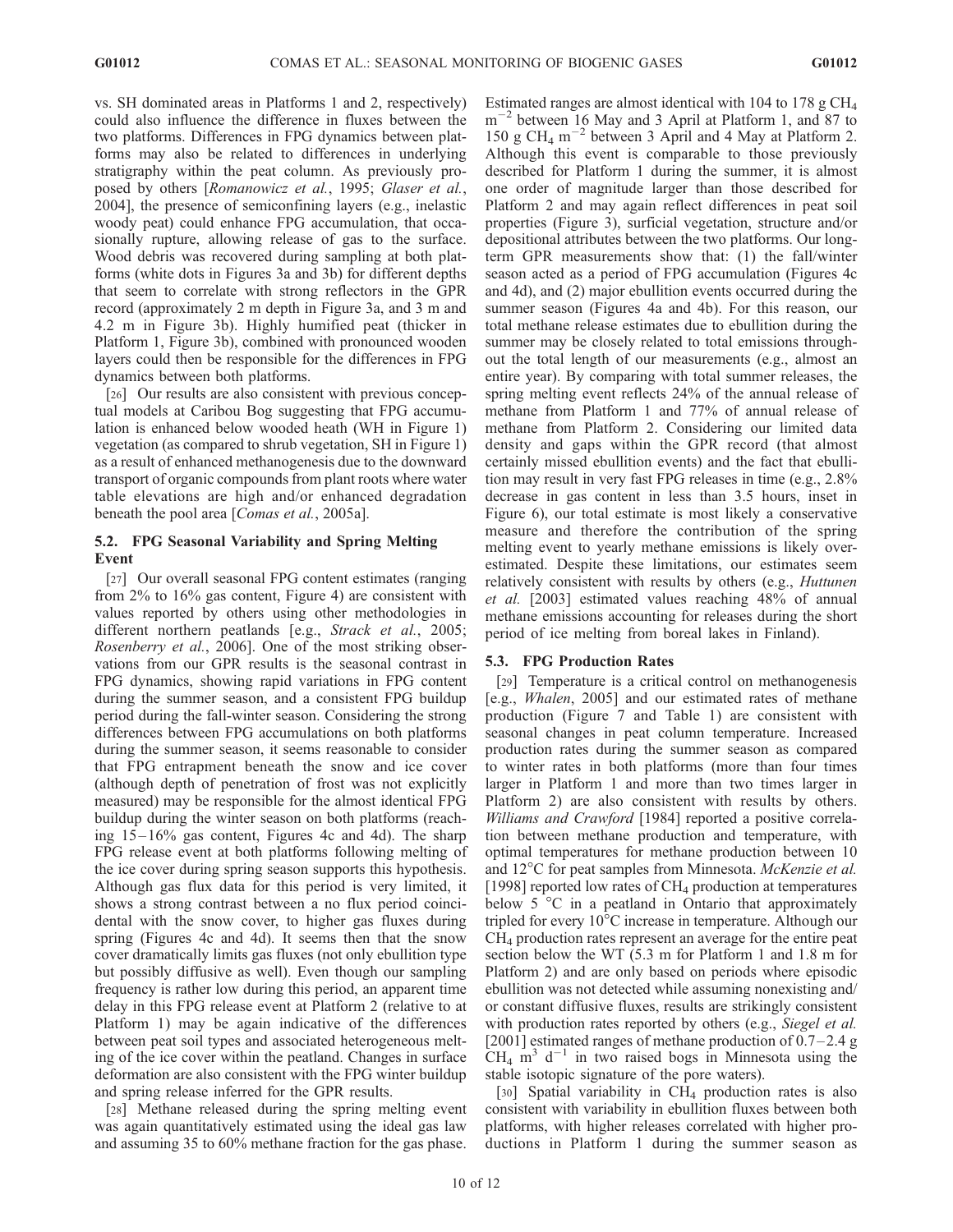compared to Platform 2. As previously argued, we attribute this variation to differences in peat soil physical properties and/or depositional attributes, storage threshold, and/or associated vegetation cover and presence of pools. Since methanogens and fermentation bacteria metabolize more efficiently at higher temperatures [e.g., Rosenberry et al., 2006], it seems reasonable to expect minimal FPG production rates at low temperatures that could translate in an almost identical rate during the winter for both platforms These identical rates may then reflect some lower threshold of production driven by the low temperatures.

#### 5.4. Effect of Atmospheric Pressure

[31] Our results are also consistent with recent work suggesting that atmospheric pressure variation can induce ebullition events [e.g., Glaser et al., 2004; Tokida et al., 2005a]. The striking decrease in FPG content associated with a rain event during 18 July (inset in Figure 6), exemplifies how small decreases in atmospheric pressure can induce large and rapid shifts in gas content (e.g., ebullition events) as proposed by others (e.g., Tokida et  $al.$ , 2007 measured fluctuations in CH<sub>4</sub> flux exceeding 2 orders of magnitude within tens of minutes associated with a period of falling atmospheric pressure in a Japanese peatland). Other decreases in atmospheric pressure are associated with certain increases in gas flux (arrows  $1-4$ ) in Figure 6), but are not fully consistent with decreases in gas content recorded with GPR. Some decreases in atmospheric pressure do not coincide with FPG decreases (and vice versa), suggesting other factors (such as the low FPG content data density) need to be considered. However, we believe that in northern peatlands ebullition events may be triggered by processes other than just barometric pressure, such as confinement and subsequent rupture of semiconfined layers [Romanowicz et al., 1993; Glaser et al., 2004].

#### 5.5. Implications

[32] This study suggessts that northern peatlands may episodically degas at rates much higher than previously reported. Seasonal dynamics reveal a correspondence between high temperatures (e.g., summer) and high rates of FPG production and release. Such variability in FPG content associated with episodic ebullition diminishes during the winter season due to the trapping effect of the ice/snow cover. From this perspective, warmer climate could potentially increase FPG release (as described by others) if high potential rates of gas production by peat are maintained due to increased microbial activity and degree of decomposition in peat soils. Periods of decreased atmospheric pressure may also be responsible for triggering ebullition fluxes at Caribou Bog. However, debate still exists about how decreases in water table due to warmer climate could potentially reduce FPG emissions by increasing the thickness of the oxic (unsaturated) layer. We note that variations in water table in our data set do not show a clear correspondence with FPG dynamics.

#### 6. Conclusions

[33] Changes in biogenic gas content and associated release and accumulation within two sites at Caribou Bog is evident from GPR, surface deformation and gas flux data presented in this study, and shows distinctive dynamics and seasonal variation. We demonstrated that high resolution EM measurements offer an accurate and entirely noninvasive way of investigating biogenic gas dynamics without disturbing the peat column and show many consistencies with previous studies as related to biogenic gas content, release (e.g., ebullition) and production rates in peatlands. FPG content and variability at two different sites were investigated based on previous models of biogenic gas accumulation at Caribou Bog and showed both striking differences and similarities depending on seasonal variability. One site characterized by thick highly humified peat deposits, wooded heath vegetation and presence of open pools showed large ebullition events during the summer season, accounting for between 100 and 172 g CH<sub>4</sub> m<sup>-2</sup> during a single event. The other site characterized by thinner less humified peat deposits and shrub vegetation showed much smaller events during the same season (accounting for between 13 and 23 g CH<sub>4</sub> m<sup>-2</sup>). At both sites a consistent period of accumulation occurred during the fall, extended through the winter and culminated with a large FPG release after the snow/ice melt during the spring that reflected 24% and 77% of the annual release of methane from Platforms 1 and 2, respectively. Periods of increased biogenic gas content were used to estimate FPG production rates (ranging between 0.22 and 2 g CH<sub>4</sub> m<sup>3</sup> d<sup>-1</sup>) and reflected strong seasonal differences (associated with temperature) and spatial variability (associated with differences in peat soil properties, structure and/or depositional attributes). As previously proposed by others, our data indicate that falling atmospheric pressure can induce large and very rapid decreases in FPG content associated with ebullition events (e.g., a total release between 39 and 67 g CH<sub>4</sub> m<sup>-2</sup> in less than 3.5 hours). These results have implications for the spatial distribution of FPG at the peatland scale and for the seasonal variability in production and emission of biogenic gases from northern peatlands.

[34] Acknowledgments. This material is based upon work supported by the National Science Foundation under grant 0510370. Graduate students Joshua Rhodes and Zach Tyczka from University of Maine, and Jay Nolan and Mike O'Brien from Rutgers University provided valuable field support. We also thank Andrew Baird, one anonymous reviewer, and one Associate Editor for their suggestions to enhance the quality of an earlier version of this manuscript.

#### References

- Baird, A. J., C. W. Beckwith, S. Waldron, and J. M. Waddington (2004), Ebullition of methane-containing gas bubbles from near-surface Sphagnum peat, Geophys. Res. Lett., 31, L21505, doi:10.1029/2004GL021157.
- Bubier, J. L. (1995), The relationship of vegetation to methane emission and hydrochemical gradients in northern peatlands, J. Ecol., 83, 403 – 420.
- Bubier, J. L., T. R. Moore, and N. T. Roulet (1993), Methane emissions from wetlands in the midboreal region of northern Ontario, Canada, Ecology, 74, 2240 – 2254.
- Cameron, C. C., M. K. Mullen, C. A. Lepage, and W. A. Anderson (1984), Peat resources of Maine, Maine Geol. Surv. Bull., 124.
- Charman, D. J., R. Aravena, and B. G. Warner (1994), Carbon dynamics in a forested peatland in north-eastern Ontario, Canada, J. Ecol., 82, 55 – 62.
- Clymo, R. S., and D. M. E. Pearce (1995), Methane and carbon dioxide production in transport through, and efflux from a peatland, Philos. Trans. R. Soc. London, Ser. A, 351, 249 – 259.
- Comas, X., and L. Slater (2007), Evolution of biogenic gasses in peat blocks inferred from noninvasive dielectric permittivity measurements, Water Resour. Res., 43, W05424, doi:10.1029/2006WR005562.
- Comas, X., L. Slater, and A. Reeve (2005a), Geophysical and hydrological evaluation of two bog complexes in a northern peatland: Implications for